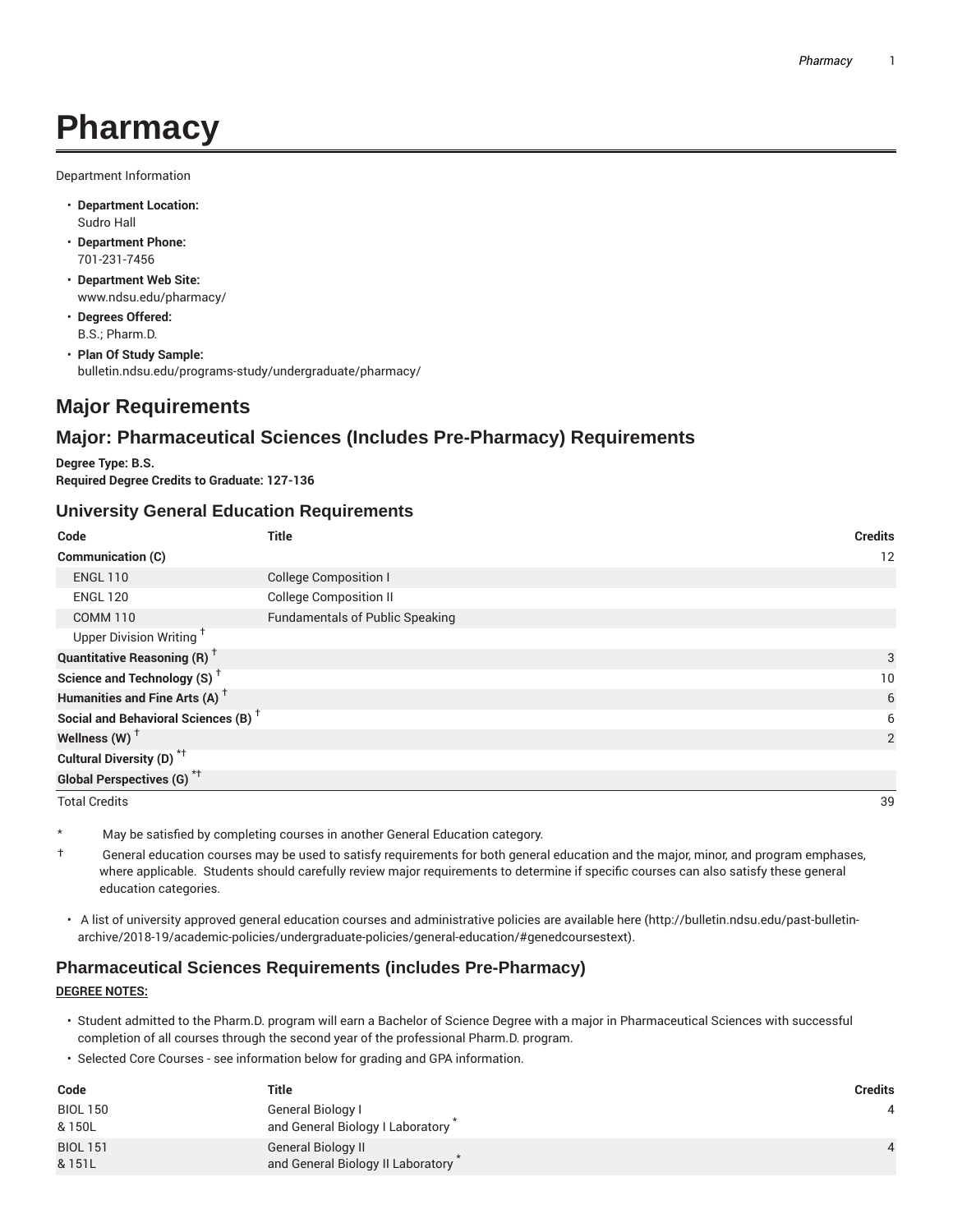| <b>BIOL 220</b><br>& 220L                               | Human Anatomy and Physiology I<br>and Human Anatomy and Physiology I Laboratory (May satisfy general education category S) | 4                        |
|---------------------------------------------------------|----------------------------------------------------------------------------------------------------------------------------|--------------------------|
| <b>BIOL 221</b>                                         | Human Anatomy and Physiology II                                                                                            | $\overline{4}$           |
| & 221L                                                  | and Human Anatomy and Physiology II Laboratory (May satisfy general education category S)                                  |                          |
| <b>CHEM 121</b>                                         | General Chemistry I (May satisfy general education category S)                                                             | 3                        |
| CHEM 121L                                               | General Chemistry I Laboratory (May satisfy general education category S)                                                  | $\mathbf{1}$             |
| <b>CHEM 122</b>                                         | General Chemistry II (May satisfy general education category S)                                                            | 3                        |
| CHEM 122L                                               | General Chemistry II Laboratory (May satisfy general education category S)                                                 | $\mathbf{1}$             |
| <b>CHP 190</b>                                          | <b>Critical Thinking and Academic Success</b>                                                                              | 2                        |
| <b>COMM 110</b>                                         | Fundamentals of Public Speaking                                                                                            | 3                        |
| <b>COMM 216</b>                                         | Intercultural Communication (May satisfy general education category B and D) <sup>*</sup>                                  | 3                        |
| <b>ECON 201</b>                                         | Principles of Microeconomics (May satisfy general education category B and G) <sup>*</sup>                                 | 3                        |
| <b>ENGL 120</b>                                         | College Composition II <sup>*1</sup>                                                                                       | 3                        |
| <b>MATH 146</b>                                         | Applied Calculus I (May satisfy general education category R)                                                              | $\overline{\mathcal{A}}$ |
| <b>MICR 460</b>                                         | Pathogenic Microbiology                                                                                                    | 3                        |
| <b>PHYS 211</b>                                         | <b>College Physics I</b>                                                                                                   | 3                        |
| <b>PSCI 499</b>                                         | Biochemistry and Molecular Biology for Pharmacists (Admission to PharmD program required)                                  | 5                        |
| <b>STAT 330</b>                                         | Introductory Statistics (May satisfy general education category R) <sup>*</sup>                                            | 3                        |
| Biochemistry - select from below <sup>2</sup>           |                                                                                                                            | 5 or 6                   |
| <b>BIOC 460</b>                                         | Foundations of Biochemistry and Molecular Biology I                                                                        |                          |
| & BIOC 461                                              | and Foundations of Biochemistry and Molecular Biology II                                                                   |                          |
| <b>PSCI 499</b>                                         | Biochemistry and Molecular Biology for Pharmacists                                                                         |                          |
| Organic Chemistry - select from below <sup>2</sup>      |                                                                                                                            | 5 or 7                   |
| <b>CHEM 341</b>                                         | Organic Chemistry I                                                                                                        |                          |
| & 341L                                                  | and Organic Chemistry I Laboratory                                                                                         |                          |
| & CHEM 342                                              | and Organic Chemistry II <sup>*</sup>                                                                                      |                          |
| <b>PSCI 391</b>                                         | Seminar in Pharmeceutical Organic Chemistry                                                                                |                          |
| Select one of the following:                            |                                                                                                                            | 3 or 5                   |
| <b>MICR 202</b><br>& 202L                               | Introductory Microbiology<br>and Introductory Microbiology Lab <sup>®</sup>                                                |                          |
| <b>MICR 350</b>                                         | <b>General Microbiology</b>                                                                                                |                          |
| &350L                                                   | and General Microbiology Lab <sup>*</sup>                                                                                  |                          |
| Upper Division Writing - select from below <sup>2</sup> |                                                                                                                            | 3                        |
| <b>ENGL 324</b>                                         | Writing in the Sciences (May satisfy general education category C)                                                         |                          |
| or ENGL 325                                             | Writing in the Health Professions                                                                                          |                          |
| <b>PHRM 324</b>                                         |                                                                                                                            |                          |
| <b>Professional Pharmacy P1 &amp; P2 Vears</b>          |                                                                                                                            | 72-76                    |

**Professional Pharmacy P1 & P2 Years** 72-76

1 Students with composite ACT scores of 20 or lower must register for English 110 fall semester and take Engl 120 spring semester. Students who complete English 120 with a "C" or higher will receive credit for English 110 with a passing grade (P).

2 Curricular plan based on traditional admissions path or early acceptance path. Consult adviser for additional information.

#### **Selected Core Courses**

Selected core courses will be used for selection criteria to determine GPA used in calculation for admission to the professional program. These courses must show evidence of letter grade, or other means of demonstrating acceptable competency (i.e. AP - CEEB) and MUST be completed by the end of fall semester prior to the December 31 deadline to apply to the pharmacy program. Remaining courses, which are required and listed in the pre-pharmacy curriculum, MUST be completed by the end of spring term. The only exception to this is that up to six credits of electives may be completed during the summer term.

#### **Pre-Professional Pharmacy Requirements and Notes**

• **All courses listed for pre-pharmacy must be complete in order to apply for the professional program in the last spring semester in which prerequisite courses are taken.**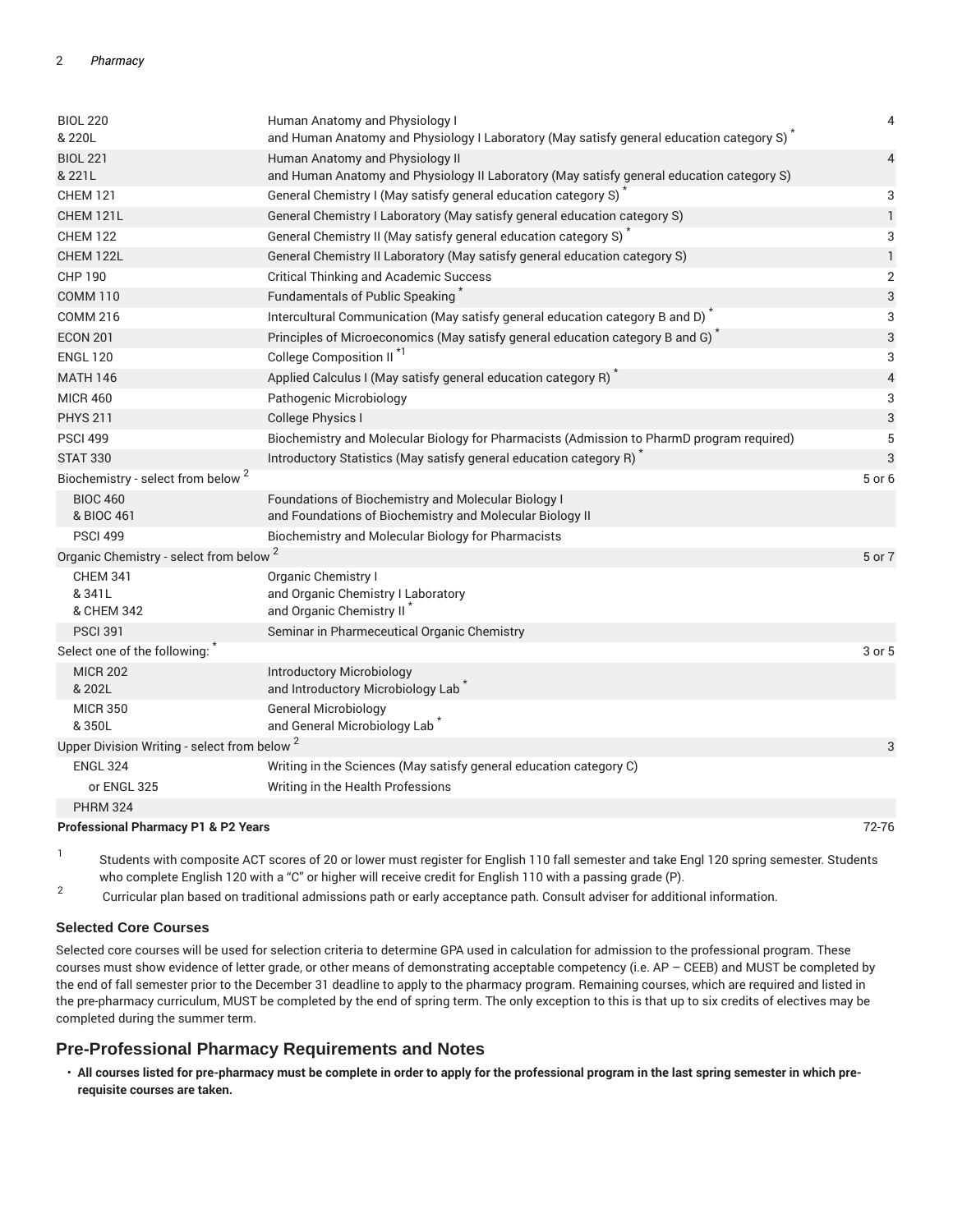## **Degree Requirements and Notes**

- All required courses must be completed with a grade of 'C' or above.
- All students must maintain a semester GPA of 2.0 or above for each semester in the College. A student who fails to meet this standard for two successive or three non-successive semesters may be terminated from enrollment in the College of Health Professions.

# **Major Requirements**

## **Major: Doctor of Pharmacy**

**Degree Type: Pharm.D. Required Degree Credits to Graduate: 146**

### **Professional Pharm.D. Requirements**

The following professional Pharm.D. requirements that follow are subject to change per department. Students follow the curricula developed by the department and any changes that occur while in the professional program will be communicated to the student by the department.

#### In addition to curriculum listed below, 6 credits of Professional Elective MUST be completed PRIOR to P4 year.

| Code                               | <b>Title</b>                                                                                 | <b>Credits</b>            |
|------------------------------------|----------------------------------------------------------------------------------------------|---------------------------|
| <b>P1 First Year Professional</b>  |                                                                                              |                           |
| <b>MICR 470</b>                    | <b>Basic Immunology</b>                                                                      | 3                         |
| <b>PSCI 367</b>                    | <b>Pharmaceutical Calculations</b>                                                           | $\mathbf{1}$              |
| <b>PSCI 368</b>                    | <b>Pharmaceutics I</b>                                                                       | 3                         |
| <b>PSCI 369</b>                    | <b>Pharmaceutics II</b>                                                                      | 2                         |
| <b>PSCI 410</b>                    | Pharmaceutical Biotechnology                                                                 | $\overline{2}$            |
| <b>PSCI 411</b>                    | Principles of Pharmacokinetics and Pharmacodynamics                                          | 3                         |
| <b>PSCI 412</b>                    | Chemotherapeutic/Infectious Disease Pharmacodynamics                                         | 3                         |
| <b>PSCI 470</b>                    | Pharmacokinetics                                                                             | 3                         |
| <b>PHRM 340</b>                    | Pathophysiology I                                                                            | $\overline{\mathcal{L}}$  |
| <b>PHRM 341</b>                    | Pathophysiology II                                                                           | 3                         |
| <b>PHRM 350</b>                    | Introduction to Pharmacy Practice                                                            | $\sqrt{2}$                |
| PHRM 351L                          | <b>Pharmacy Practice Laboratory I</b>                                                        | 2                         |
| <b>PHRM 352</b>                    | Introduction to Health Care Systems                                                          | $\overline{c}$            |
| <b>PHRM 355</b>                    | Introductory Pharmacy Practice Experience I: Introduction to Institutional Pharmacy Practice | 3                         |
| <b>PHRM 480</b>                    | Drug Literature Evaluation                                                                   | 3                         |
| <b>P2 Second Year Professional</b> |                                                                                              |                           |
| <b>CHP 400</b>                     | Interprofessional Health Care Practice                                                       | 3                         |
| <b>PSCI 413</b>                    | Endocrine/Respiratory/GI Pharmacodynamics                                                    | 3                         |
| <b>PSCI 414</b>                    | Cardiovascular Pharmacodynamics                                                              | 3                         |
| <b>PSCI 415</b>                    | Neuropsychiatry Pharmacodynamics                                                             | 3                         |
| <b>PSCI 417</b>                    | Pharmacogenomics                                                                             | $\overline{2}$            |
| <b>PHRM 400</b>                    | Top Drugs I                                                                                  | 1                         |
| <b>PHRM 450</b>                    | Self Care                                                                                    | $\ensuremath{\mathsf{3}}$ |
| PHRM 452L                          | Pharmacy Practice Laboratory II                                                              | 2                         |
| <b>PHRM 455</b>                    | Introductory Pharmacy Practice Experience II: Introduction to Community Pharmacy Practice    | $\overline{\mathcal{L}}$  |
| <b>PHRM 532</b>                    | <b>Infectious Disease</b>                                                                    | 3                         |
| <b>PHRM 534</b>                    | Rheumatology/Endocrinology/Gastrointestinal                                                  | 3                         |
| <b>PHRM 535</b>                    | Hematology and Oncology                                                                      | 3                         |
| <b>PHRM 538</b>                    | PTDI: Cardiovascular and Pulmonary Diseases                                                  | $\overline{\mathcal{L}}$  |
| <b>PHRM 565</b>                    | Pharmacy-Based Immunization Delivery                                                         | 1.                        |
| <b>P3 Third Year Professional</b>  |                                                                                              |                           |
| <b>PHRM 475</b>                    | <b>Pharmacy Practice Management</b>                                                          | 3                         |
| <b>PHRM 500</b>                    | <b>Top Drugs II</b>                                                                          | 1                         |
| <b>PHRM 520</b>                    | <b>Special Populations</b>                                                                   | 3                         |
| <b>PHRM 536</b>                    | Neurology & Psychiatry Pharmacotherapy                                                       | 3                         |